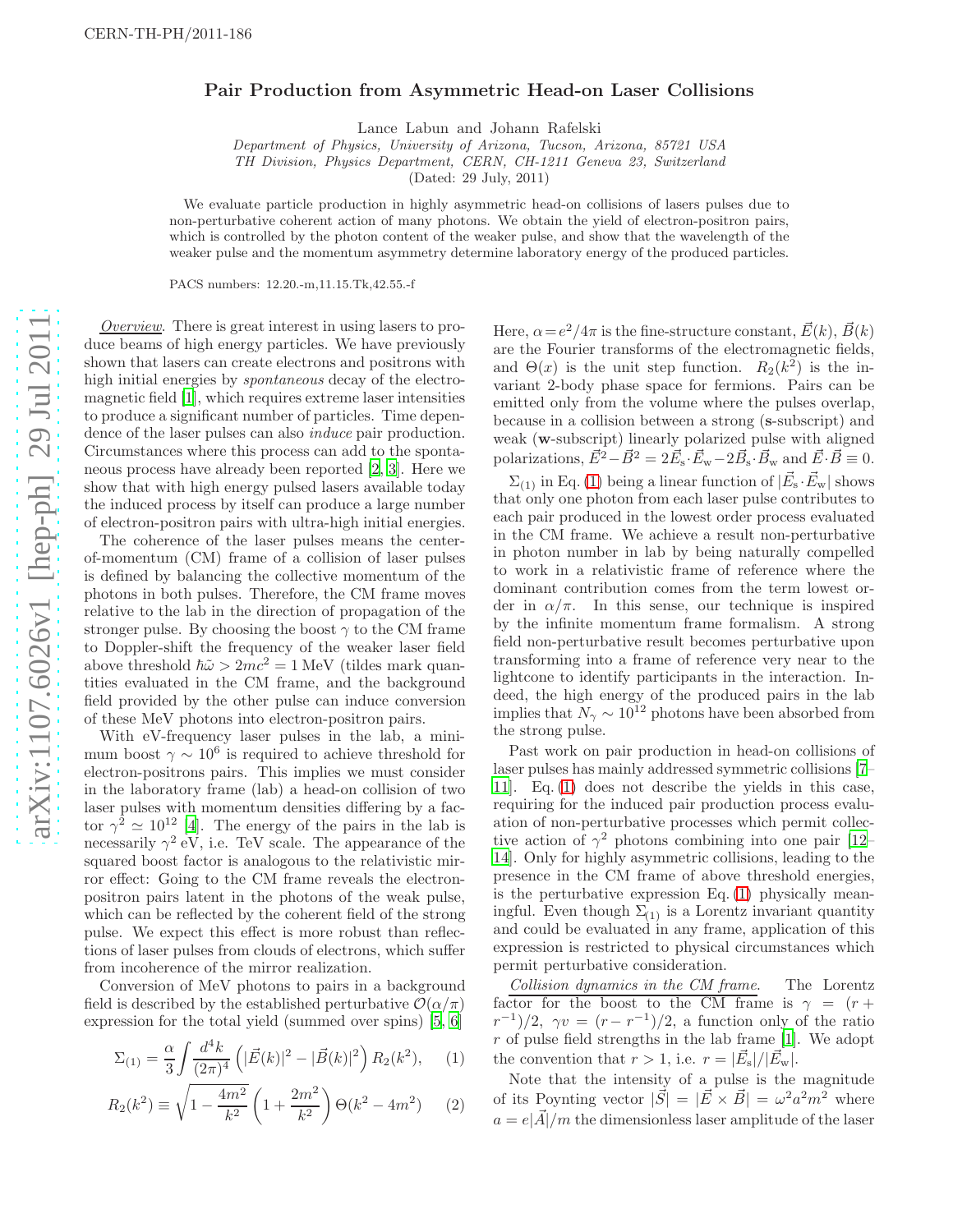pulse vector potential and  $\omega$  is the pulse frequency. The ratio of intensities therefore scales with  $r^2$ . For the intensities to transform consistently, the laser amplitudes must transform as  $\tilde{a}_s^2 = a_s^2 r$  and  $\tilde{a}_w^2 = a_w^2 / r$ . This fact, counter-intuitive on first sight, arises from the  $1/\sqrt{2\omega}$ normalization incorporated into a.

The Doppler factor is  $\gamma(1 \pm v) = r^{\pm 1}$ . For the weak pulse to be Doppler-shifted to an above-threshold frequency,  $r$  must satisfy

$$
\frac{|\vec{S}_{\rm s}|}{|\vec{S}_{\rm w}|} = \frac{|\vec{E}_{\rm s}|^2}{|\vec{E}_{\rm w}|^2} = \frac{\omega_{\rm s}^2 a_{\rm s}^2}{\omega_{\rm w}^2 a_{\rm w}^2} \equiv r^2 > r_{\rm th}^2 \equiv \left(\frac{2m}{\omega_{\rm w}}\right)^2.
$$
 (3)

The Lorentz boost transforms the dynamics of the pulse collision by changing the unit proper time interval  $d\tau$ , which in the CM frame is  $\gamma d\tau = dt$ , and the relative lengths of the pulses. The blue-shift of the wavelength of the weak pulse means its total length is contracted  $L_{\rm w} = L_{\rm w}/r$ . The wavelength of the strong pulse is redshifted to being quasi-constant,  $\tilde{\lambda}_s = r \lambda_s$  and hence its total length is dilated  $\tilde{L}_s = rL_s$ . We shall see that the weak pulse can travel through the strong pulse for as long as it takes to convert most of its photons into pairs.

Viewing the collision in the CM frame and recalling that  $\Sigma_{(1)} \propto |\vec{E}_{s} \cdot \vec{E}_{w}|$ , we see that pair production occurs only in the compact region of the high frequency blue-shifted weak pulse as it traverses the quasi-constant red-shifted external field of the strong pulse. The peak intensities of the two pulses are equalized in the CM frame. The boosted intensity of the contracted weak pulse can be represented by its average, while the intensity of the dilated strong pulse rises and falls very slowly with the phase of the wave.

Rate of Conversion into Pairs. To determine the rate of conversion of coherent electromagnetic field into pairs, we consider the electromagnetic 4-momentum density,

$$
p_{\text{e.m.}}^{\mu} = T^{\mu\nu} u_{\nu},\tag{4}
$$

being the only local conserved current available in the present context. Here,  $T^{\mu\nu}$  is the total electromagnetic energy-momentum tensor of the laser fields, and  $u_{\nu}$  defines the hypersurface of the observer, becoming  $u_{\nu} = (1,0)$  in the lab.

Depletion of 4-momentum density of the strong and weak laser fields due to pair production is compensated by the 4-momentum density of created pairs,

<span id="page-1-0"></span>
$$
\partial_{\mu}(p_{\text{e.m.}}^{\mu} + p_{\text{pairs}}^{\mu}) = 0. \tag{5}
$$

We obtain the rate of 4-momentum transfer into created pairs by weighting the integrand of the pair yield Eq. [\(1\)](#page-0-0) with the 4-momentum  $k^{\nu}$ ,

$$
\Sigma_{(1)}^{\nu} = \frac{\alpha}{3} \int \frac{d^4k}{(2\pi)^4} \left( |\vec{E}(k)|^2 - |\vec{B}(k)|^2 \right) k^{\nu} R_2(k^2) \quad (6)
$$

Then  $u_{\nu}d\Sigma_{(1)}^{\nu}/d^4x$  describes the rate per unit time and space at which 4-momentum is extracted from the field in the frame characterized by  $u_{\nu}$ , and Eq. [\(5\)](#page-1-0) becomes

<span id="page-1-1"></span>
$$
\partial_{\mu}p_{\text{e.m.}}^{\mu} = -u_{\nu}\frac{d\Sigma_{(1)}^{\nu}}{d^4x}.\tag{7}
$$

Evaluating Eq. [\(7\)](#page-1-1) in the CM frame simplifies both sides to their 0-components: For the left-side, the electromagnetic 3-momentum vanishes by virtue of having balanced the laser pulse momenta,

$$
\partial_{\mu} p_{\text{e.m.}}^{\mu} = \tilde{\partial}_{0} \tilde{p}_{\text{e.m.}}^0 \equiv d\varepsilon/d\tau \tag{8}
$$

where  $\varepsilon$  is the energy density evaluated in the CM frame. For the right side of Eq. [\(7\)](#page-1-1), the ensemble of pairs has zero (average) net 3-momentum,  $\langle \tilde{\vec{u}} \cdot \tilde{\vec{\Sigma}}_{(1)} \rangle = 0$ . Therefore, in the CM frame Eq. [\(7\)](#page-1-1) is

<span id="page-1-4"></span>
$$
\frac{d\varepsilon}{d\tau} = -\tilde{u}_0 \frac{d\tilde{\Sigma}_{(1)}^0}{d^4 x}.
$$
\n(9)

The upper limit for  $\tilde{\Sigma}_{(1)}^0$  is obtained performing the 4-momentum integration replacing  $R_2 \rightarrow 1$ , which is an over-estimate that nears the exact value for larger r. The rate of energy transfer per unit time and space is

<span id="page-1-2"></span>
$$
\frac{d\tilde{\Sigma}_{(1)}^0}{d^4x} < \frac{\alpha}{3} 4|\vec{E}_s \cdot \vec{E}_w|(\tilde{\omega}_w + \tilde{\omega}_s) \tag{10}
$$

(the coefficient 4 arises from  $|2\vec{E}_s \cdot \vec{E}_w - 2\vec{B}_s \cdot \vec{B}_w|$  =  $4|\vec{E}_{s} \cdot \vec{E}_{w}|$ ). This expression, being symmetric in the weak and strong pulse, shows that the energy of both pulses is depleted simultaneously. In detail, the high energy and momentum of the produced pairs moving in the lab frame in the direction of the strong pulse requires that  $r<sup>2</sup>$  as much energy is derived from the strong pulse for each pair. Because the strong pulse is  $r^2$  times as intense, r as a function of time is unchanged by pair production and depends only on the rise and fall of the (background) strong pulse field in the CM frame, which is slow relative to the pair production dynamics.

The energy density  $\varepsilon$  in the CM frame is obtained by writing the 4-vector momentum density as a unit vector multiplied by the magnitude, the invariant mass density  $\sqrt{p_{\rm e.m.}^2}$ , thus

<span id="page-1-3"></span>
$$
\varepsilon = \tilde{u}^{0} \sqrt{p_{e.m.}^{\mu} p_{\mu}^{e.m.}}\n\sqrt{p_{e.m.}^{2}} = \sqrt{(\vec{B}^{2} - \vec{E}^{2})^{2}/4 + (\vec{E} \cdot \vec{B})^{2}} = 2|\vec{E}_{s} \cdot \vec{E}_{w}|
$$
\n(11)

Plugging Eqs.[\(10\)](#page-1-2) and [\(11\)](#page-1-3) into the right side of Eq. [\(9\)](#page-1-4) gives a rate of attenuation of energy

$$
\frac{d\varepsilon}{d\tau} \simeq -\frac{2\alpha}{3} (\tilde{\omega}_{\rm w} + \tilde{\omega}_{\rm s}) \varepsilon, \tag{12}
$$

proportional to the source. For quasi-constant  $r > r_{\text{th}}$ , we find an exponential attenuation law

<span id="page-1-5"></span>
$$
\varepsilon(\tau) \simeq \varepsilon(0)e^{-\int^{\tau} \Lambda d\tau'}, \quad \Lambda = \frac{2\alpha}{3}(\tilde{\omega}_{\rm w} + \tilde{\omega}_{\rm s}).\tag{13}
$$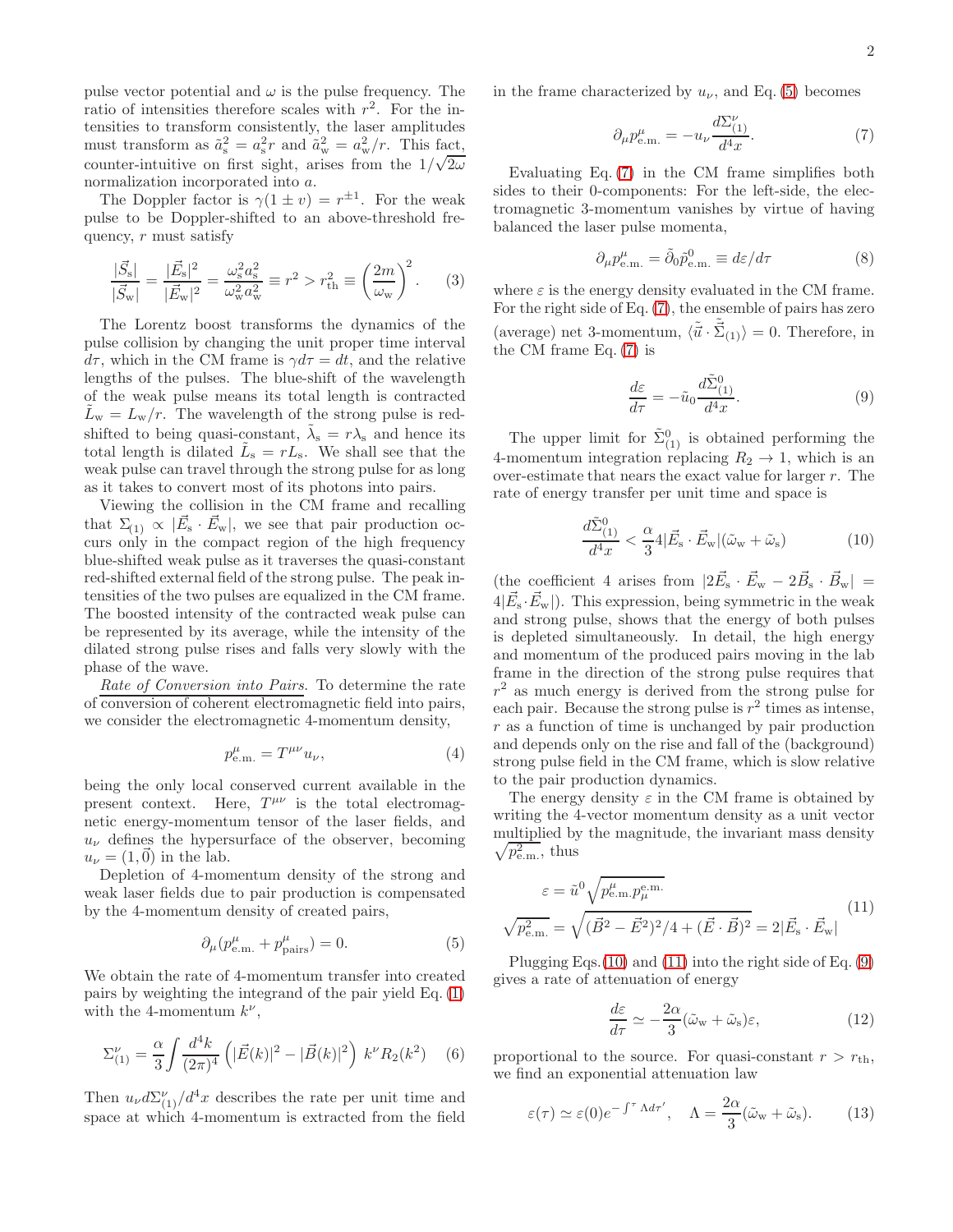This expression is symmetric with respect to the strong and weak pulses. However, the intensity asymmetry of the pulses results in the frequency asymmetry  $\tilde{\omega}_{s}/\tilde{\omega}_{w}$  =  $\omega_s/r^2\omega_w$  in the CM frame, and the rate is primarily determined by the weak beam,  $\tilde{\omega}_{w} + \tilde{\omega}_{s} \simeq \tilde{\omega}_{w}$ .

Pair production sets in as the local  $r$  nears  $r_{\text{th}}$  from below. Once reaching  $r_{\text{th}}$  conversion of the pulses into pairs proceeds rapidly. Achieving e.g. 3 times threshold energy in the CM frame  $\tilde{\omega}_{\rm w}=3{\rm MeV}$  from a  $2^{\rm nd}$  harmonic  $\omega_{\rm w} = 4.7 \,\text{eV}$  ( $r = 6.5 \,10^5$ ), the rate  $\Lambda$  corresponds to a lifespan of the system of  $\tau = 4 \, 10^{-20}$  s in the CM frame and a time  $t_0 = 14$  fs in the lab frame. This estimate shows that even within the fraction of the cycle of the strong pulse during which  $r > r<sub>th</sub>$  a significant fraction of all energy in the pulses is converted into pairs. Onset of pair production is made definite by having a pulse intensity front contrast ratio  $\geq r$  in the strong pulse, so that its intensity switches within fraction of a cycle from r below threshold to r above threshold.

Pair conversion in this context relies on the coherence of the laser pulses. Though pairs are emitted as soon as the weak pulse touches the front of the strong pulse, photons from the entirety of each pulse are involved. If the coherence length of the strong pulse is less than  $t_0$ , conversion to pairs will be considerablely less efficient, which favors short pulses for experimental implementation. Focusing increases the intensity available in the strong pulse and hence the factor  $r$ , which must be large  $\sim 10^6$  for the mechanism here to operate.

Colliding Gaussian Beams. For a specific model case, we choose two colliding Gaussian beams with aligned polarizations. The lengths of the pulses  $L_s, L_w$  determine the longitudinal dimension and duration of the collision provided they are smaller than the respective Rayleigh lengths of the beams. Both beams are near to their maximum focusing throughout the collision if the pulse lengths are less than one quarter the Rayleigh lengths. To separate transverse focusing dynamics from the collision volume, we therefore require that for each pulse

<span id="page-2-0"></span>
$$
\pi (L_{\perp}/\lambda)^2_{\rm w,s} > (L/\lambda)_{\rm w,s} \tag{14}
$$

where  $L_{\perp}$  is twice the beam waist.

The condition Eq. [\(14\)](#page-2-0) permits us to consider the longitudinal dynamics as primarily controlling the field strengths in the collision volume. We apply Gaussian envelopes to both pulses. The strong pulse is so highly red-shifted that only the shape of the front matters. With polarization vector  $\vec{\epsilon}$  transverse to the direction of propagation, the vector potentials of the pulses are in position space

$$
\vec{A}_{w,s}(x) = \vec{\epsilon} \frac{|\vec{E}_{w,s}|}{\omega_{w,s}} e^{-i\omega(t \pm z)} e^{-2\vec{x}_{\perp}^2 / L_{\perp}^2} e^{-2(t \pm z)^2 / L_{w,s}^2}
$$
(15)

the upper sign applying to the weak pulse and the lower sign applying to the strong pulse. The Fourier transformed fields are then

$$
\vec{E}^{2}(k) - \vec{B}^{2}(k) = 4\pi^{4} |\vec{E}_{s} \cdot \vec{E}_{w}| L_{\perp}^{4} e^{-\frac{k_{\perp}^{2} L_{\perp}^{2}}{4}} \int dt dz \cos(\tilde{\omega}_{s}(t-z)) \cos(\tilde{\omega}_{w}(t+z)) e^{-2\frac{(t+z)^{2}}{L_{w}^{2}}} e^{-2\frac{(t-z)^{2}}{L_{s}^{2}}} e^{i\omega t} e^{-ik_{L}z}
$$
\n(16)

<span id="page-2-1"></span> $\Gamma$ 

$$
= \frac{\pi^6}{4} |\vec{E}_{\rm s} \cdot \vec{E}_{\rm w}| (L_{\perp}^2 L_{\rm w} L_{\rm s})^2 e^{-\frac{k_{\perp}^2 L_{\perp}^2}{4}} \exp\left(-\frac{\tilde{L}_{\rm w}^2}{32} (\omega - 2\tilde{\omega}_{\rm w} - k_L)^2\right) \sum_{\pm} \exp\left(-\frac{\tilde{L}_{\rm s}^2}{8} (\omega - \omega_{\pm})^2\right) \tag{17}
$$

Here,  $\omega_{\pm} \equiv \tilde{\omega}_{w} \pm \tilde{\omega}_{s}$ , and can be replaced  $\omega_{\pm} \rightarrow \tilde{\omega}_{w}$  to very good approximation, as noted below Eq. [\(13\)](#page-1-5).

Because  $L_{\perp} \gg m^{-1}$  and  $L_{\perp}$  is unaffected by the transformation to the CM frame, the transverse momentum distribution is well-approximated by a  $\delta$ -function (numerical results are indistinguishable). With  $\tilde{L}_s \gg m^{-1}$  the longitudinal shape of the highly red-shifted strong pulse similarly becomes unimportant.

To evaluate the rate of particle production Eq. [\(1\)](#page-0-0), we use Eq. [\(17\)](#page-2-1) in Eq. [\(1\)](#page-0-0), and in the limit  $L_{\perp}, L_{\rm s} \to \infty$ 

$$
\frac{d\Sigma_{(1)}}{d^4x} = \frac{\alpha}{3} \frac{(2\pi)^{3/2}}{4} |\vec{E}_s \cdot \vec{E}_w| (L/\lambda)_w I(r/r_{\rm th}, \beta) \quad (18)
$$

$$
I(r/r_{\rm th}, \beta) = \int_{-\infty}^{\infty} dk \, e^{-\beta (k+1)^2} \Theta(1 - k^2 - (r_{\rm th}/r)^2)
$$

$$
\times \sqrt{1 - \frac{(r_{\rm th}/r)^2}{1 - k^2}} \left(1 + \frac{1}{2} \frac{(r_{\rm th}/r)^2}{1 - k^2}\right)
$$
(19)

in which  $\beta = \pi^2 (L/\lambda)_w^2 / 8$ .

We present in Figure [1](#page-3-10) the numerically computed pair yield per unit of volume Eq. [\(18\)](#page-2-2) for weak pulse lengths  $L_{\rm w} = 40\lambda_{\rm w}$  and  $400\lambda_{\rm w}$  and for comparison the approximation  $R_2 = 1$  used in Eq. [\(10\)](#page-1-2). The shorter pulse length exhibits its finite width by the onset of particle production below threshold, i.e. crossing the cutoff marked by the  $R_2 = 1$  curve. We see the rate is enhanced by using the 2<sup>nd</sup> harmonic of the weak pulse rather than equal strong and weak pulse frequencies  $\omega_{\rm w} = \omega_{\rm s} = 1.17$  eV. Considering the typical interaction volume  $\lambda_s^3 \simeq (1 \text{ eV})^{-3}$ , we can read the typical number of pairs per unit time directly from the vertical axis and expect  $10^8 - 10^{10}$  pairs per  $(eV)^{-1} = 4$  fs.

<span id="page-2-2"></span>Higher order contributions to pair production depend only on field strength invariants. Corrections to Eq. [\(1\)](#page-0-0) are therefore suppressed by powers of  $\alpha |\vec{E}_{s} \cdot \vec{E}_{w}|/m_{e}^{4} =$